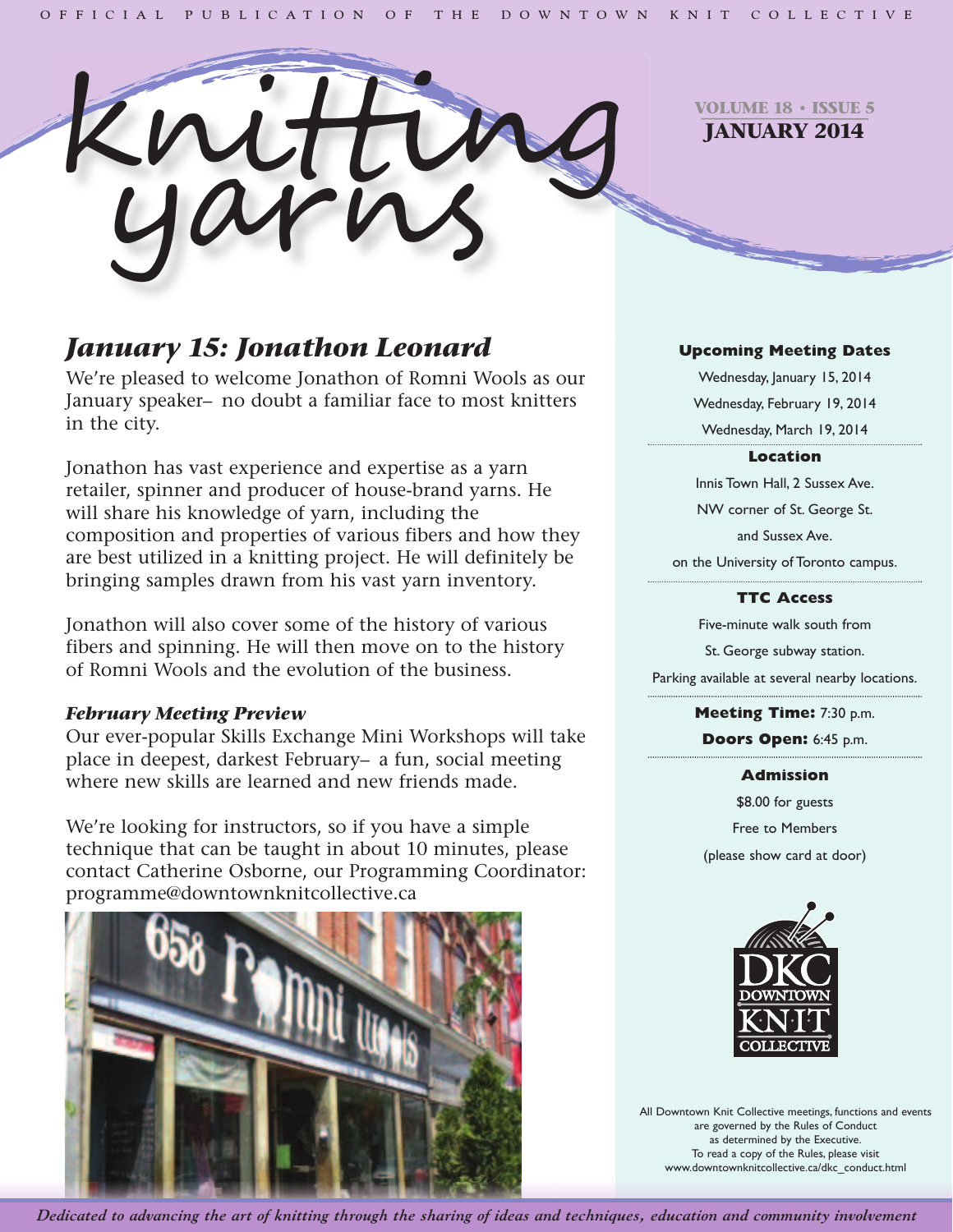# **Highlights of the December Meeting** *by Heather Brady*

A large and festive crowd gathered to celebrate at our year-end Work of our Hands Fashion Show. Approximately 130 people ate cookies and snacks, drank hot apple cider, and were generally merry.

# **Raffle**

A Queen Anne's Lace scarf kit was won by Sherri Melnick. A skein of Softshell Turtle Toes was won by Susan Shone. An Isabeau Knits Gauntlets kit was won by Carol Mather Miles.

#### **Fashion Show** Explorations in Texture A Kilt Knit– Vivian Goffart

Pattern: Carnaby Skirt by Nikol Lohr Techniques: short rows (pleats), crochet slip stitch Yarn: Briggs & Little Heritage

#### The Barbara Franklin Cardigan– Robin Hunter ❶

Techniques: reversible stitch pattern, shawl collar Yarn: Knitca Delight in Cobalt Blue

#### Almost Blank Slate Jacket– Cristina Simionovici

Cardigan is an original design for undyed yarn inspired by the Fiber Factor Techniques: knit back and forth,

shawl collar, unique draping from stitch pattern and design Yarn: Alpaca lace and Polyamide Yarn 8

#### Inggun meets the Philosopher– Christine Almeida

Pattern: Inggun Vest by Elspeth Lavold Techniques: cable pattern and rolled vertical edging, A-line Yarn: Philosopher's Wool 2-Ply

#### Sweater in Cable Diamond Pattern– Trish Denhoed

Pattern: Sandra magazine - Trends #1 Spring and Summer 2012 Techniques: cables, lattice pattern Yarn: Cascade Ultra Pima

#### Impressionist Batad Shawl– Cristina Simionovici ❷

Pattern: Batad by Stephen West (Ravelry) Techniques: short rows, striping, curved shape Yarn: HPKY -Regina Louise, Fleece artist sock yarn

# Showcasing Colour

## Moody Blue Mosaic Pullover– Pat Eldridge

Original pattern inspired by 2011 Color Knits Digital Magazine and Starmore Charts for Colour Knitting Techniques: stranding, steeks, 12 colours. Sleeves knit top down. Yarn: Jamieson Jumper Weight

# Henry VIII Pullover– Pat Eldridge **&**

Pattern: Alice Starmore Techniques: stranding, steeks, sleeves knit top-down, extra stitches added for customized fit Yarn: Jamieson Jumper Weight

## Twelve in One Pullover 411– Michelle Porter <sup>4</sup>

Pattern: Michelle Porter (Fondle Patterns) Techniques: cuff-to-cuff pullover knit in one piece, multiple yarns, vertical striping Yarn: Kit from Hand Painted Knitting Yarns

# Amazing Lace

The Mary Marvell Shawl– Robin Hunter (two versions) Louet Kidlin Lace weight in Rose Bloom; Tanis Fiber Arts Green Label Aran weight in Deep Sea Techniques: lace Yarn: Produces a very different look with the heavier yarn vs. lace weight

# The Lucilla Drake Shawl– Robin Hunter

Techniques: lace Yarn: Cascade Yarns Heritage Silk Inspiration: bright red heart lace motif

#### Mermaid's Mantle– Mary Pat McDonald

Techniques: lace, curved shaping Yarn: Briggs & Little SoftSpun Lite 'n' Fancy Inspiration: Sea elements inspired by the ocean in Newfoundland

# Gossamer Scarf– Pat Eldridge

Pattern: Inna Voltchkova from Fall 2012 Knitting Traditions magazine Techniques: lace, saw tooth border worked as you go, mitered corners Yarn: Saldanha Two lace weight by Fleece Artist

#### First Beaded Lace Shawl– Jean Anthes

Pattern: My First Beaded Lace Shawl by Shirley Scott Techniques: lace, beading triangular, Icelandic-style construction Yarn: Riverlane Farms PEI, 50% Mohair and Merino

# Strand of Pearls Scarf– Jean Anthes

Pattern: Natalie Servant (Ravelry) Techniques: lace, charted Yarn: 100% Alpaca from Silver Cloud Alpacas

#### Mandy's wedding Shawl– Karen Cooper

Pattern: "I Wish I Might" from Irish Girlie Knits Designs Techniques: lace, eyelets Yarn: Diamond 100% Pure Baby Llama

#### 600m Circle Collar Pullover– Karen Cooper

Pattern customized by Patrick Madden, adapted from Lana Grossa Cotone edition 2 magazine Techniques: lace, large circular collar, set-in sleeves Yarn: Lana Grossa Mondo DK

# Tove Tunic– Edna Zuber

Pattern: Elizabeth Fallone Techniques: lace, eyelets, set-in sleeves Yarn: Cascarde Yarns Ultra Pima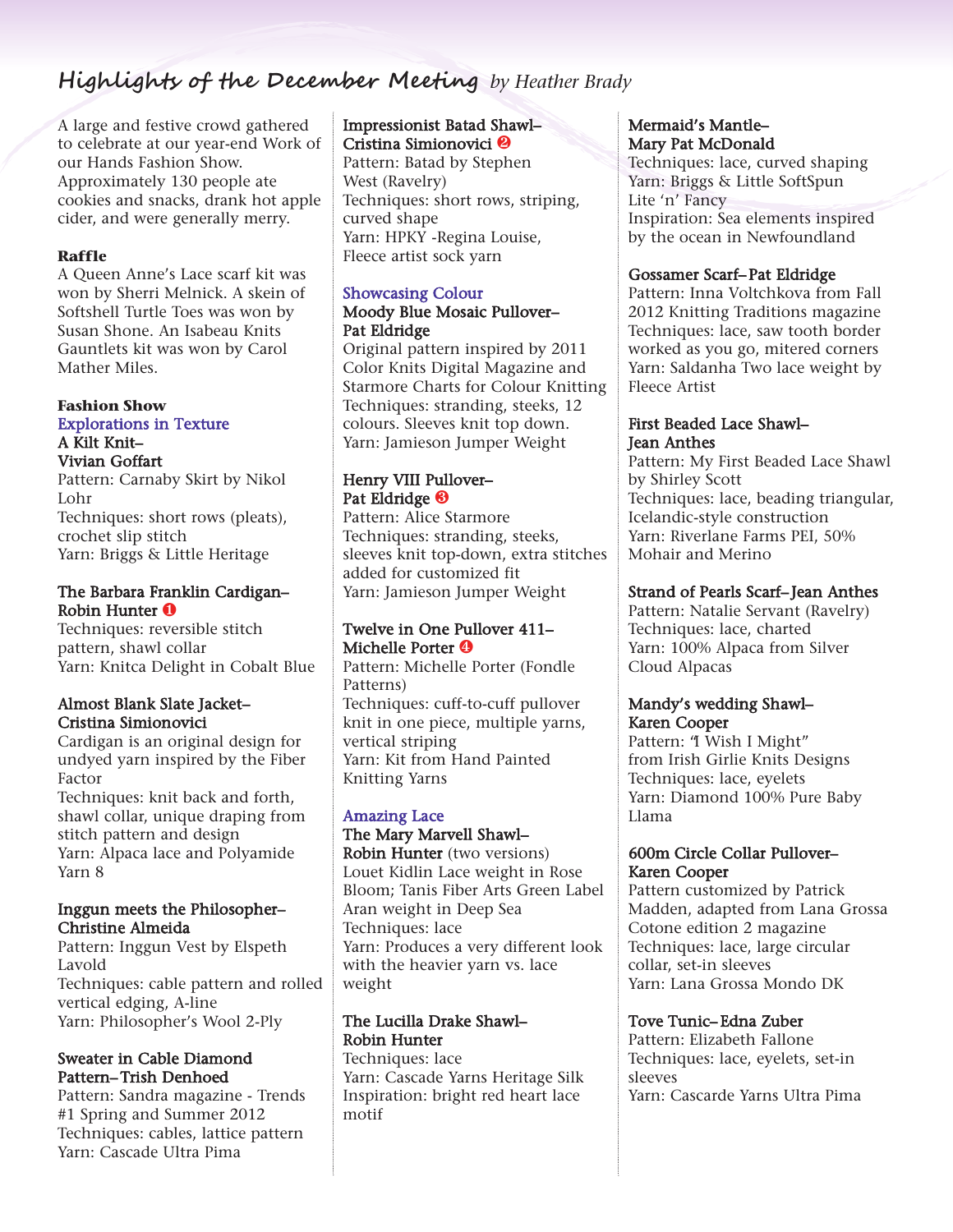#### Exquisite Accessories

Legwarmers (Gaiters)– Dawn Juruc Pattern: Katie Rommely Gaiters by Nikol Lohr Techniques: lace, eyelets, buttons Yarn: handspun Polworth

### East Meets West Satchel– Pat Eldridge

Pattern: Karen Dimler-Lawrence (kit from Knit Picks) Techniques: stranding, short rows, steeks, knit in the round, lining Yarn: 21 colours of Palette yarn

# Clutch purse– Kim Hume

Pattern: Hold Tight Clutch by Wool a n d t h e G a n g Techniques: woven stitch tightly knit with doubled yarn Yarn: Wool and the Gang T-Shirt Yarn

#### 1840 Pineapple Bag– Lisa Roosen-Runge O

Pattern: 2008 Isabel Gancedo version adapted from the original 1840 version

Techniques: knit in the round, decreases create pineapple texture Yarn: Wool blend sock yarn

### Pale Blue Dot–Denise Powell

Secular Christmas ornament created for A Needle Pulling Thread Festive 2013 edition (current issue) Techniques: knit over a Styrofoam b a l l Yarn: Richard Devrieze

#### Baby Blanket–Denise Powell

Chocolate Mint by Denise Powell– A Retro Baby Blanket Techniques: increases and decreases to form ripple pattern Yarn: Paton's Canadiana

Thanks to all our knitters, designers, *models and organizers for putting* together another great fashion show. *Great work, everyone!*